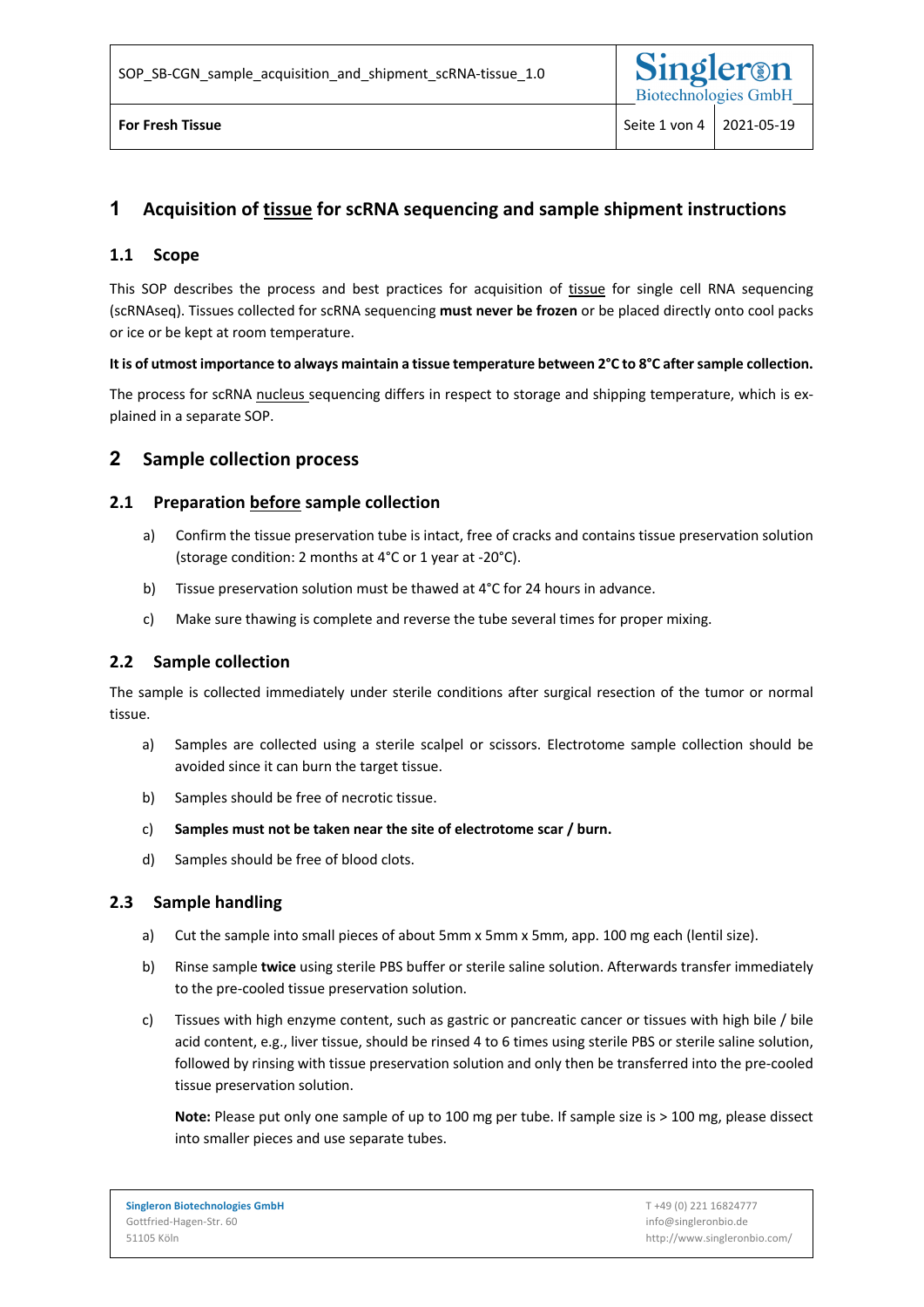- d) Label each sample with a unique identifier and provide the sample ID with the sample submission form. Labelling should be clear, accurate, complete and identifiable.
- e) Store sample temporarily in a fridge at 4°C until shipment.

# **3 Sample shipment**

Sample temperature must always remain between 2°C to 8°C until samples arrive at the destination. Avoid direct contact of sample tubes with frozen cool packs as this might lead to local freezing and thawing of tissue causing rupture of cells.

# **3.1 Materials needed for shipment**

- a) Singleron "Sample Submission Form", filled and printed in paper form.
- b) Zip-lock plastic bag, sample protection material (bubble wrap or small insulated bag)
- c) Five 2-8°C cool packs, one frozen packs(-20°C), pre-cooled at least 24 hours prior to sample collection.
- d) One Styrofoam box, with cardboard packaging.
- e) filling material (bubble wrap / paper) to secure sample and cool packs.

# **3.2 Packing procedure**



**Singleron Biotechnologies GmbH** Gottfried-Hagen-Str. 60 51105 Köln

T +49 (0) 221 16824777 info@singleronbio.de http://www.singleronbio.com/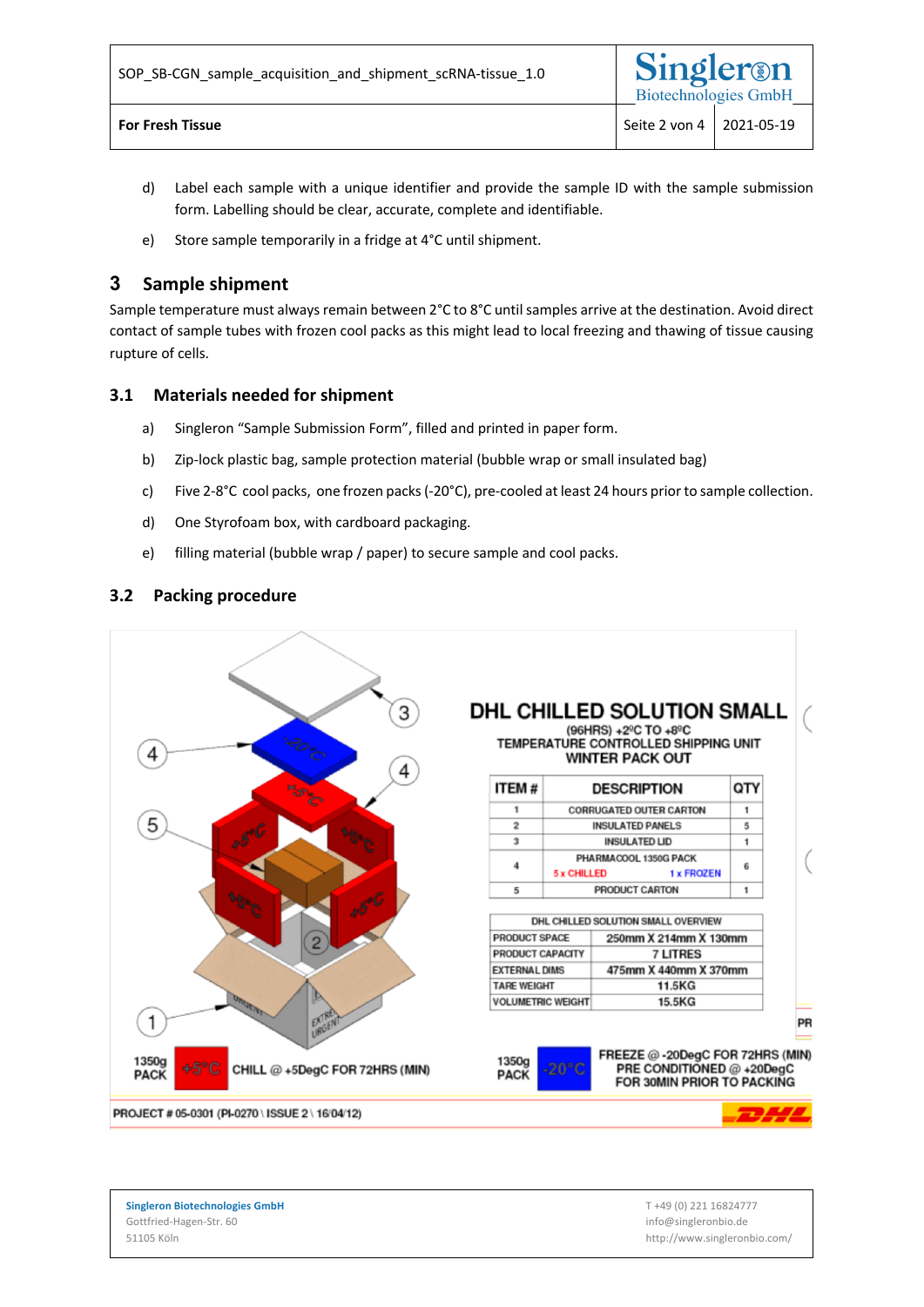| SOP_SB-CGN_sample_acquisition_and_shipment_scRNA-tissue 1.0 | Singleron<br><b>Biotechnologies GmbH</b> |  |
|-------------------------------------------------------------|------------------------------------------|--|
| <b>For Fresh Tissue</b>                                     | Seite 3 von 4   2021-05-19               |  |

# **3.3 Shipment Address**

- **Filled Sample Submission Form**
- **Samples in zip bag, clearly labeled**
- **Yang Ni**
- **Singleron Biotechnologies GmbH**
- **Gottfried-Hagen-Str. 60**
- **51105 Köln**
- **+49 (0) 221 16824777**